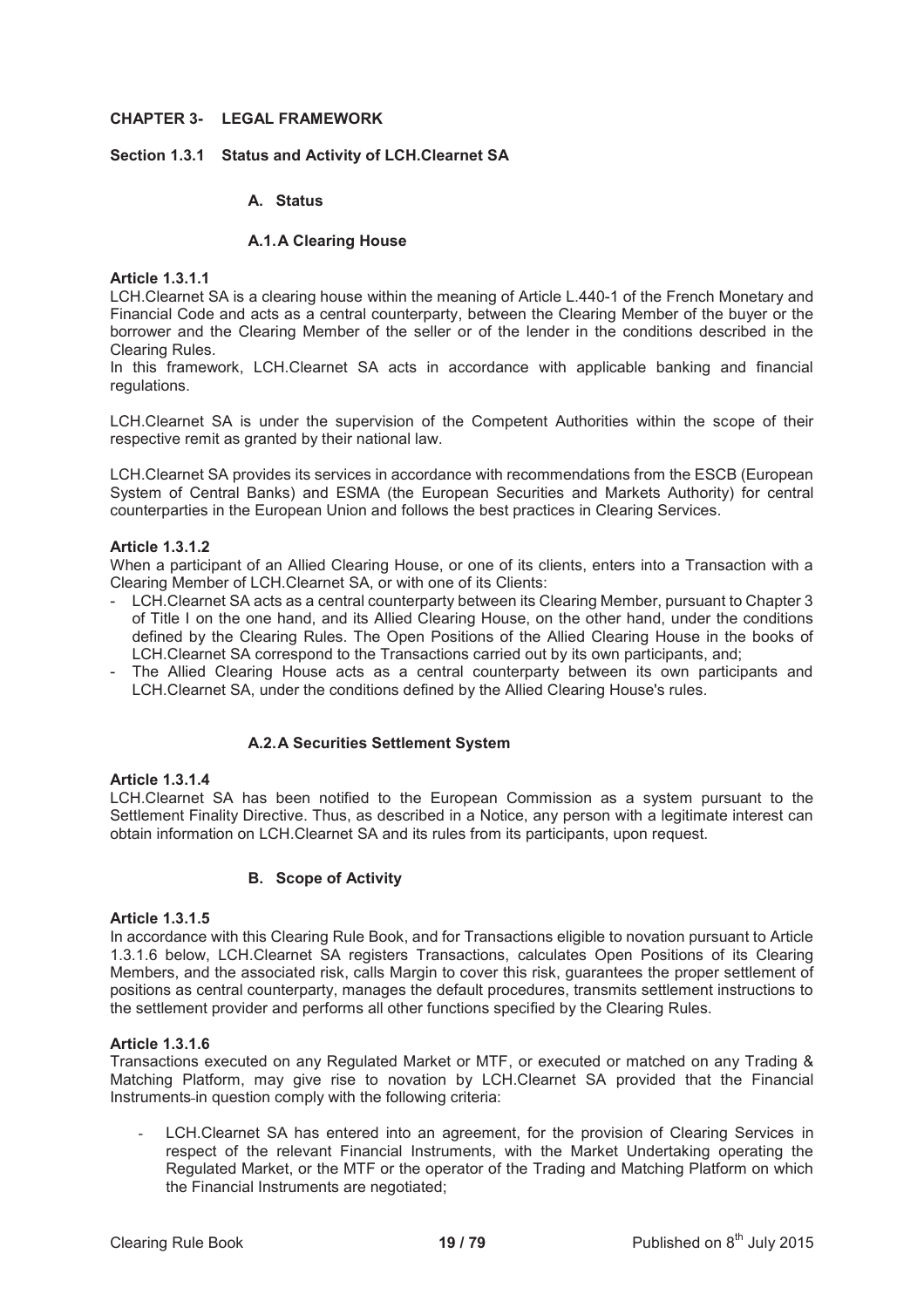- The Financial Instruments are admitted for clearing under the terms of the relevant risk policy of LCH.Clearnet SA;
- Unless otherwise agreed by LCH.Clearnet SA, accommodating such Financial Instruments in the Clearing System does not involve additional substantial development costs;
- When the Financial Instruments are Securities or their underlying is a Security, such Securities are admitted for settlement by at least one of the CSDs or ICSDs with which LCH.Clearnet SA has entered into an agreement;
- Corporate events are capable of being managed by LCH.Clearnet SA.

In addition to the above listed criteria the Regulated Market, the MTF or the Trading and Matching Platform may allow their members to opt for LCH.Clearnet SA novation or to exclude their Transactions from the Clearing Services.

The eligible novation criteria listed above also apply to rights attached to a Financial Instrument and deriving from corporate events in respect of such Financial Instruments.

# **Article 1.3.1.7**

Where so specified in a Notice, LCH.Clearnet SA can also clear off-exchange Transactions that are not executed on a Trading & Matching Platform.

## **Article 1.3.1.8**

Any Transaction that does not comply with all the criteria mentioned in Article 1.3.1.6 is excluded from novation by LCH.Clearnet SA and therefore excluded from the scope of the Clearing Services globally described under Article 1.3.1.5 of the Clearing Rule Book.

A Notice details the Financial Instruments or Transactions concerned per trading venue. Any such decision will come into effect at least one Clearing Day after communication thereof by LCH.Clearnet SA to the relevant Market Undertaking or operator and Clearing Members via a Notice .

# **Article 1.3.1.9**

Without prejudice to Article 1.3.1.8 above, LCH.Clearnet SA may accept to register Transactions in Securities which do not comply with the criteria listed in Article 1.3.1.6 as long as they are admitted for settlement by at least one of the CSDs or ICSDs with which LCH.Clearnet SA has entered into an agreement. In such case, such Transactions do not give rise to novation and LCH.Clearnet SA may either send the relevant information for settlement to the relevant CSD or ICSD or make available to Clearing Members the relevant information in respect of such settlement.

## **Article 1.3.1.10**

Notwithstanding Article 1.3.1.8, as a consequence of irrevocability, in the event that the risk policy is amended, any Transaction novated pursuant to Article 1.3.2.1 prior to the entry into force of the amended risk policy will remain within the scope of the Clearing Services provided by LCH.Clearnet SA until its expiry date.

## **Section 1.3.2 General Clearing Principles**

# **A. General**

# **A.1. Novation and Irrevocability**

# **Article 1.3.2.1**

All Transactions complying with the criteria mentioned in Article 1.3.1.6 that are submitted to LCH.Clearnet SA, within the clearing hours as set out in a Notice are registered in the name of the Clearing Member. Upon registration, novation occurs. As a result of novation, LCH.Clearnet SA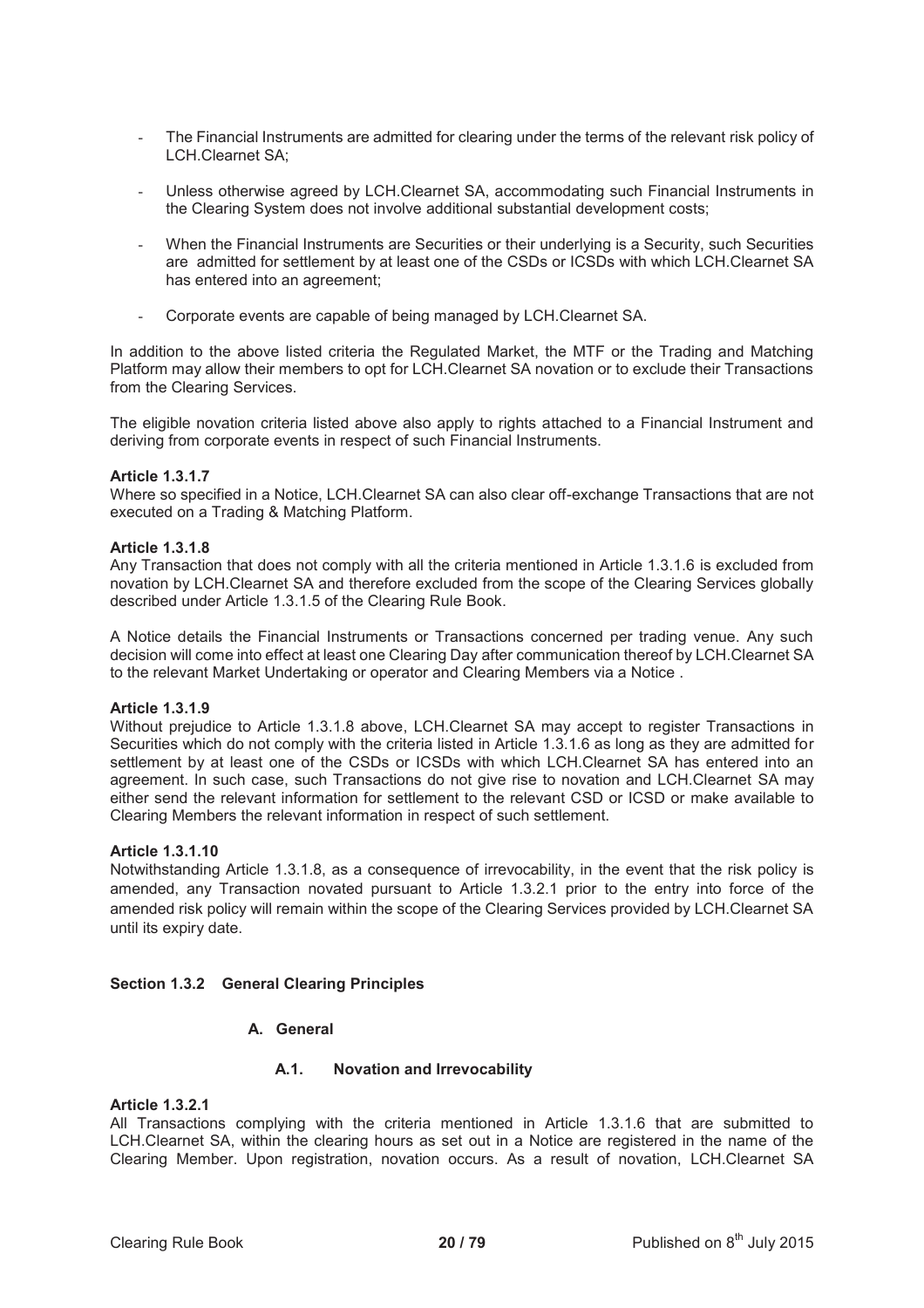becomes counterparty to the Clearing Member and becomes therefore subject to the rights and subject to the obligations arising from the Transaction registered in the name of such Clearing Member.

# **Article 1.3.2.2**

Any Transaction, received by LCH.Clearnet SA, from a Clearing Member, pursuant to Article 1.3.2.1 is deemed irrevocable in the sense of Article L 330 1 § III of the Financial and Monetary Code as soon as it is registered in the Clearing System in accordance with Article 3.1.1.1 and within the clearing hours as set-out in a Notice, without prejudice to the exception foreseen in Article 3.3.1.3.

## **Article 1.3.2.3**

Submission by Clearing Members of Transactions complying with the criteria mentioned in Article 1.3.1.6 signifies the acceptance by such Clearing Members of the novation.

# **Article 1.3.2.4**

Novation takes place on a gross basis with respect to the original Transactions.

# **A.2. Scope of LCH.Clearnet SA's Obligations**

## **Article 1.3.2.5**

In accordance with Article 3 of the Settlement Finality Directive, upon registration in the Clearing System, Trade Legs and netting shall be legally enforceable and shall be binding on third parties.

Upon registration and as a consequence of Article 3.1.1.1, LCH.Clearnet SA undertakes to fulfil its obligations to deliver or to pay each Clearing Member on the basis of Open Positions or Net Position Exposures, as applicable, registered in its name, per Financial Instrument or per Basket.

The fulfilment of such obligations is conditional upon the timely performance by such Clearing Member of its own obligations.

## **Article 1.3.2.6**

Upon novation, the obligations that LCH.Clearnet SA undertakes to perform as counterparty to the relevant Clearing Members with respect to Transactions and as detailed in the relevant provisions of the Clearing Rules, cover:

- For Transactions in Securities: the payment of cash and the delivery of the Securities.
- For Transactions in option contracts:
	- · payment of Option Premium pursuant to Transactions and of cash amounts resulting from exercise and assignment,
	- · payment of cash and delivery pursuant to the settlement of positions in the underlying Financial Instruments or assets resulting from exercise and assignments.
- For Transactions in futures contracts (excluding commodities): payment of Variation Margin and, in the case of deliverable financial futures, delivery of Financial Instruments versus payment.
- For Transactions in commodities futures contracts :
	- · payment of Variation Margin;
	- payment of the amount due to the selling Clearing Member; and
	- delivery of commodities to the buying Clearing Member.
- For Repos: For both Initial Transactions and Return Transactions, payment of cash and delivery of the debt Securities. For Return Transactions payment of cash includes applicable interest.
- For Triparty Repos:
	- to the Cash Lender, payment of the total interest amount corresponding (a) to the cash amount traded pursuant to the terms of the initially traded contract, irrespective of the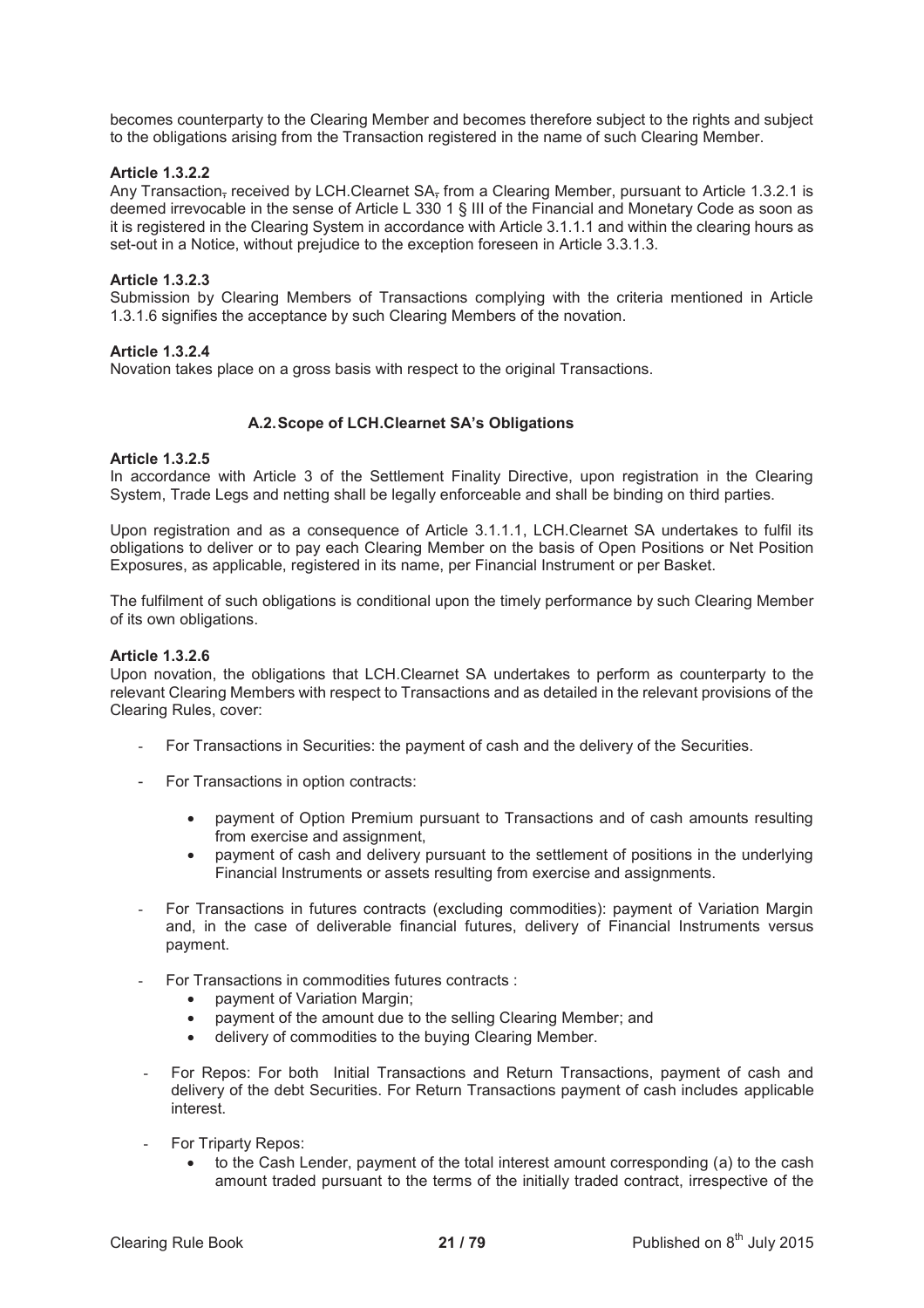cash amount effectively settled in the case of a securities allocation fail, and (b) to the cash amount effectively settled in the case of a cash settlement fail;

- · to the Cash Borrower, receipt of a cash amount equivalent to the collateralising securities effectively settled;
- · to the Cash Borrower and Lender, return of the amount of cash or collateralising securities effectively paid or settled.

The circumstances in which LCH.Clearnet SA performs its delivery obligation, including delivery at a later time than the time originally specified, are set out in the applicable Instructions.

# **Article 1.3.2.7**

For Open Positions settled through payment of a price difference, the LCH.Clearnet SA obligations as described in Article 1.3.2.6 apply to such difference.

# **Article 1.3.2.8**

For commodities future contracts, the performance of the obligations described in Article 1.3.2.6 will take the form of a cash compensation to be calculated and applied in accordance with an Instruction.

If the Clearing Members opt for the alternative delivery procedure, as described in Article 3.4.1.11, LCH.Clearnet SA is discharged from performing its obligations as described in Article 1.3.2.6.

## **Article 1.3.2.9**

If LCH.Clearnet SA is unable to deliver a given Financial Instrument, as a result of the market conditions, LCH.Clearnet SA will notify the relevant Clearing Member accordingly. In such case, LCH.Clearnet SA will pay a cash amount in lieu of delivery of the Financial Instrument or the assets involved. The amount will be calculated on the basis of the market price of the Financial Instrument according to a formula and a method of calculation to be specified in an Instruction.

For the avoidance of doubt, this article shall not apply to Triparty Repos.

## **Article 1.3.2.10**

Unless otherwise stated in the Clearing Rule book, the netting of Clearing Members' obligations with those of LCH.Clearnet SA is not permitted.

# **A.3. General Clearing Process**

## **Article 1.3.2.11**

Unless otherwise specified in the Clearing Rule Book, at the end of the Clearing Day or at such other time as may be published in a Notice, LCH.Clearnet SA aggregates Transactions with respect to payment of cash or delivery of Securities, into Open Positions.

## **Article 1.3.2.12**

Unless otherwise specified in the Clearing Rule Book, LCH.Clearnet SA sends the requisite delivery and payment instructions once calculated in accordance with Article 1.3.2.11 and per Financial Instrument, to the relevant central Securities depository or Securities settlement system.

The rules of the relevant central Securities depositary or Securities settlement system apply with respect to transmission of such delivery and payment instructions to the central Securities depositary or Securities settlement system.

In the event of settlement failure, the unsettled position is managed in accordance with the provisions on Net Fails in Chapter 4 of Title III of this Clearing Rule Book

A Notice will give details of the timeframe in which such delivery and payment instructions are sent to each central Securities depository or Securities settlement system. LCH.Clearnet SA is discharged of its obligations towards Clearing Members once payment and settlement have occurred.

The payment of funds and delivery of Securities are linked so as to occur on a simultaneous basis.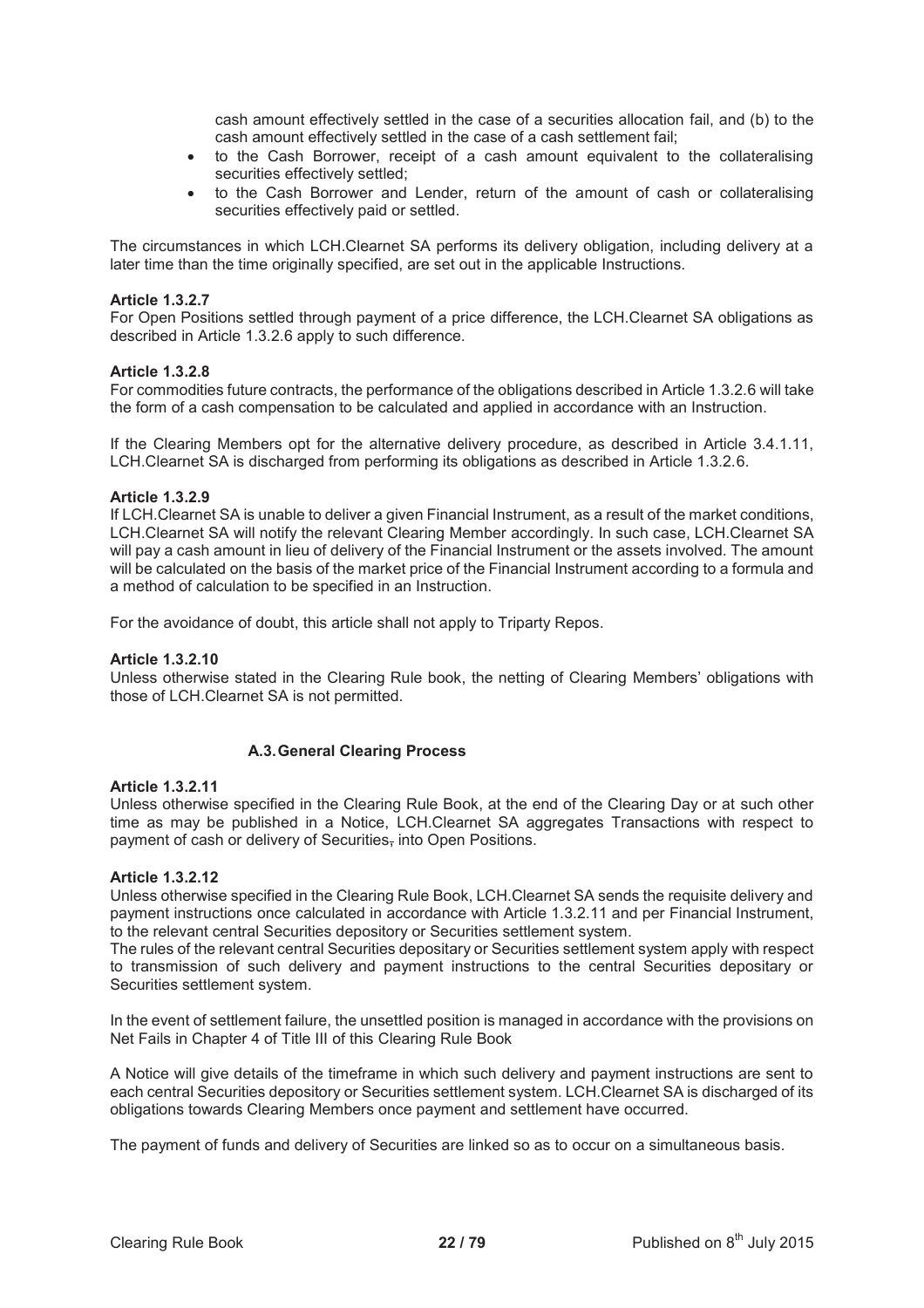# **B. Provisions Related to Financial Products Traded on Markets Operated by Euronext Brussels**

# **Article 1.3.2.13**

The Belgian Common Civil Law Provisions are applicable for determining the moment of the transfer of ownership of Financial Instruments bought, sold or exchanged pursuant to as Transaction.

# **Section 1.3.3 Liability and Force Majeure**

# **A. Liability of Clearing Members**

# **Article 1.3.3.1**

A Clearing Member shall be liable for any damages suffered by LCH.Clearnet SA as a direct consequence of the Clearing Member's default resulting in LCH.Clearnet SA having to satisfy its obligation under Article 1.3.2.6 and as provided for in the Clearing Rules, without any notice of default by LCH.Clearnet SA being required.

Such damages may include without limitation any one or more of the following: interest, exchange rate differences, purchase price.

# **Article 1.3.3.2**

A Clearing Member will not be held liable for any detrimental consequences of abnormal or fraudulent use of the Clearing System or for any detrimental consequences of acts or omissions of third parties.

## **Article 1.3.3.3**

The Clearing Member shall take all reasonable care in the selection and monitoring of any Person that is to act on its behalf.

# **B. Liability of LCH.Clearnet SA**

## **Article 1.3.3.4**

LCH.Clearnet SA ensures the delivery of Securities or the payment of cash, in accordance with the Clearing Rule Book following the registration of Transactions provided in Article 1.3.2.2 and the clearing of obligations deriving thereto as provided in Article 1.3.2.6, save in the event of a force majeure or third party action.

## **Article 1.3.3.5**

The buying Clearing Member can make no claim for compensation in respect of late delivery of Securities other than as provided for in the Clearing Rules or where such late delivery results from a failure on the part of LCH.Clearnet SA itself.

The buying Clearing Member's Open Positions are no longer admitted for clearing once it has taken delivery of the relevant Securities from either LCH.Clearnet SA or the selling Clearing Member.

## **Article 1.3.3.6**

For obligations other than the obligation to deliver Securities or pay cash amounts as referred to in Article 1.3.3.4 above, LCH.Clearnet SA is only accountable for obligations of means ("*obligation de moyens*").

In particular, LCH.Clearnet SA may under no circumstances be held liable for the above mentioned damages, unless such damages are direct result of gross negligence or a deliberate act or omission on the part of LCH.Clearnet SA.

## **Article 1.3.3.7**

LCH.Clearnet SA may under no circumstances be held liable for direct or consequential loss suffered by any Clearing Member including without limitation loss of business, profits or revenues believed by the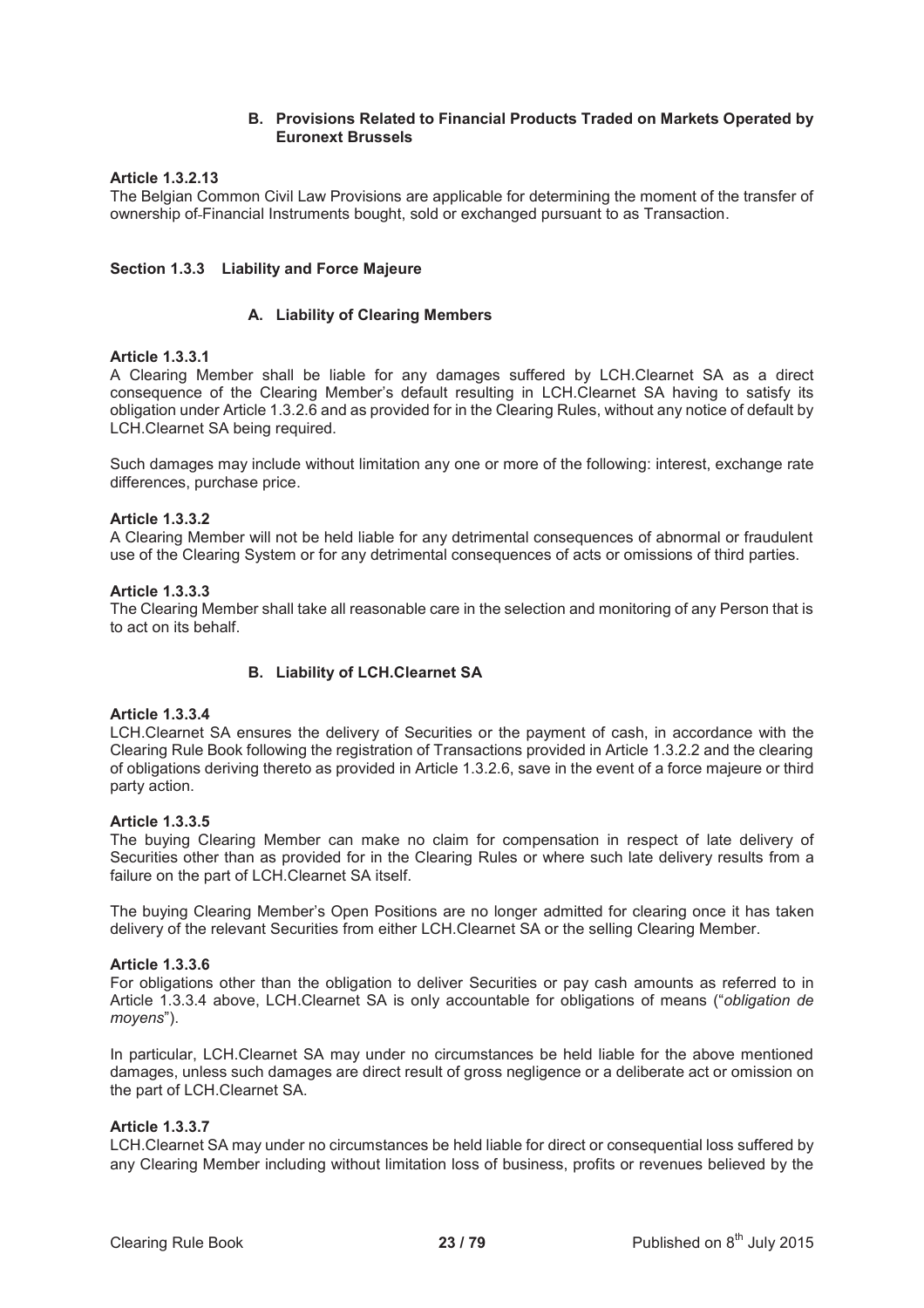Clearing Member to be the consequence of a total or partial failure by LCH.Clearnet SA to perform,its obligations in accordance with the Clearing Rules or the Admission Agreement.

# **Article 1.3.3.8**

If a Clearing Member does not comply with its obligations, as provided for in the Clearing Rule Book or in the Admission Agreement or in case of suspension of payments, scheme of arrangement, safeguard, or receivership of the Clearing Member, or any other equivalent amicable or legal procedure commenced pursuant to the law of jurisdictions other than France, LCH.Clearnet SA may cease to perform all its obligations with respect to the Clearing Member in question, notwithstanding implementation of the measures provided in Chapter 5 of Title IV of the Clearing Rule Book. In particular, following an Event of Default, LCH.Clearnet SA will act promptly in the manner LCH.Clearnet SA deems most appropriate to contain its exposure and mitigate consequences for market participants.

In such events, LCH.Clearnet SA may not be held liable for any detrimental consequence save in the case of gross negligence or deliberate act or omission. In particular, following an Event of Default, implementation of measures provided in Chapter 5 of Title IV cannot result in any liability for LCH.Clearnet SA (a) in respect of the failing Clearing Member, including in connection with (i) process and conditions for liquidating Trade legs or Open Positions or (ii) the selling or liquidation of Margins or any other Collateral and (b) in respect of the Defaulting Clearing Member and non-defaulting Clearing Members regarding the triggering of any call on the Default Fund.

## **Article 1.3.3.9**

Furthermore, LCH.Clearnet SA may not be held liable for any breach by a Clearing Member of its obligations, to segregate client and house assets, notably in securities settlement systems or central securities depositories in accordance with applicable law and regulations. LCH.Clearnet SA only sends delivery and payment instructions to the account indicated by the Clearing Member irrespective of such account beneficiary.

## **Article 1.3.3.10**

LCH.Clearnet SA may not be held liable for any detrimental consequences of abnormal or fraudulent use of the Clearing System or for any detrimental consequences of acts or omissions of third parties.

## **Article 1.3.3.11**

LCH.Clearnet SA shall take reasonable care in the selection and monitoring of any third party which may act on its behalf.

# **C. Force Majeure**

## **Article 1.3.3.12**

Force majeure is to be constructed in accordance with French law, meaning extraordinary events independent of the Parties' will, which cannot be foreseen or avoided even with due diligence, being beyond their control and preventing them from fulfilling their obligations pursuant to the Clearing Rules or the Admission Agreement.

Such events include inter alia, disasters, such as hurricane, earthquake, international conflicts, stroke of lightning and war.

If circumstances as referred to in the previous paragraph arise or are, likely to arise, LCH.Clearnet SA or Clearing Members, as the case may be, will take such measures as may be reasonably expected of them in order to limit as much as possible the detrimental consequences for the other party resulting from such circumstances.

## **Section 1.3.4 Confidentiality**

## **Article 1.3.4.1**

LCH.Clearnet SA may in accordance with applicable statutory provisions provide any information it may have to Competent Authorities.